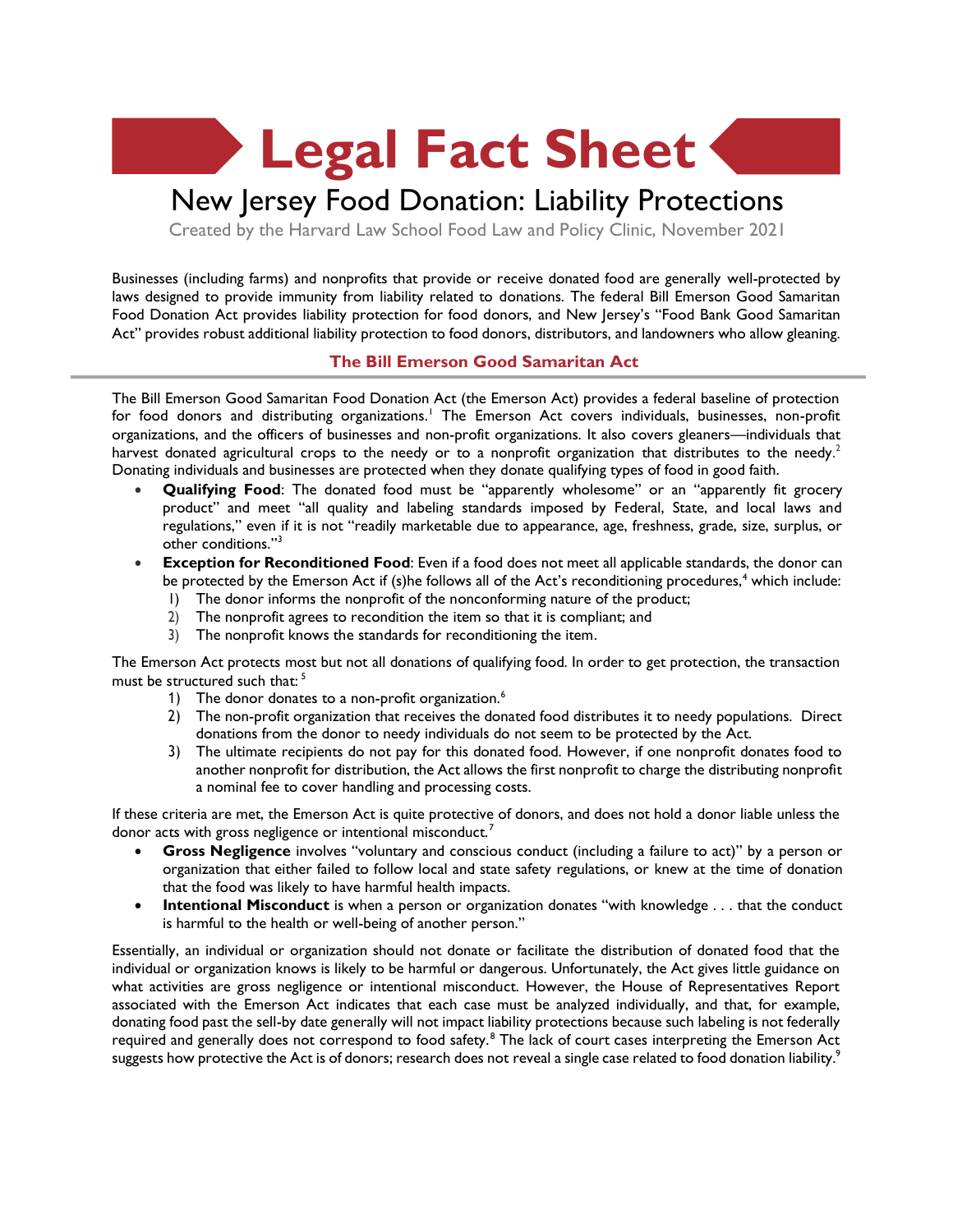#### **Liability Protection for Food Donation in New Jersey**

In addition to the federal liability protections, there are several ways in which New Jersey's state law is relevant to liability protection for food donations.

- **The Emerson Act**: The Emerson Act indicates that donated food must meet all applicable state and local food quality and labeling standards in addition to federal requirements.<sup>10</sup> Therefore, state laws regarding food labeling and safety must be followed for a food donor to receive protection under the federal Emerson Act.
- **State Authority**: States are free to enact laws that are more protective of donors than the federal Emerson Act, which sets a floor on liability protection. New Jersey has passed state legislation, codified in N.J. Rev. Stat. §§ 24:4A-1—A-5. and described below.

### **Overview of New Jersey State Liability Protection Law**

New Jersey's liability protection law has been in place since 1982, predating the federal legislation (the Emerson Act in 1996). The law provides both civil and criminal liability protections beyond those provided by federal law. Additional protections include coverage for donations made directly to individuals, rather than extending only to those donations made through nonprofit organizations, and a presumption that the food donor was making the donation in good faith.<sup>11</sup> The state also provides protection to nonprofit intermediaries who charge a small fee for donated food, so long as the fee is "sufficient only to cover the cost of storing, transporting, or otherwise handling the food."<sup>12</sup> This means nonprofit intermediaries can recoup the costs of handling donated food, and can utilize innovative approaches to sell surplus food at deeply reduced prices.

In addition, whereas federal law is silent as to whether donation of post-date food is eligible for liability protection, New Jersey is explicit: donation of food that is past its "best by" or other open date but still fit for consumption is protected.<sup>13</sup> Liability protection is unavailable when injury is a direct result of a donor, gleaner, or non-profit organization's gross negligence, recklessness, or knowing misconduct.<sup>14</sup>

Owners of agricultural land are not liable should the food gleaned from their land result in injury.<sup>15</sup> They are also explicitly protected from civil liability stemming from injuries sustained by gleaners while on their property.<sup>16</sup>



## **Conclusion**

Federal law and New Jersey state law provide ample liability protections from both civil and criminal liability for both food donors and distributors, for packaged as well as perishable or prepared foods, so long as the donated foodcomplies with federal and state safety rules and is donated in good faith and without the donor acting with gross negligence or with intentional misconduct. New Jersey state law bolsters federal liability protections by providing protections for the ultimate distribution of donated food for a nominal fee and for donations made directly from the donor to an individual.

<sup>9</sup> Legal Guide to Food Recovery, U. ARK. L.L.M. DEP'T OF AGRIC. & FOOD LAW 10 (2013), available at [http://law.uark.edu/documents/2013/06/Legal-](http://law.uark.edu/documents/2013/06/Legal-%20Guide-To-Food-Recovery.pdf) Guide-To-Food-Recovery.pdf..

<sup>10</sup> 42 U.S.C. § 1791(c); 42 U.S.C. §1791(b) (1-2).

<sup>1</sup> 42 U.S.C. §1791.

<sup>2</sup> 42 U.S.C. § 1791(c)(1); 42 U.S.C. §1791(b)(5).

<sup>3</sup> 42 U.S.C. § 1791(c)(1); 42 U.S.C.§1791(b)(5) (Outlining an exception for mislabeled food products that are "not readily marketable," which can also be protected if the donor explains the mislabeling to the recipient, and the recipient has sufficient knowledge to and does recondition the product to meet applicable standards.)

<sup>4</sup> 42 U.S.C. § 1791 (e).

<sup>5</sup> 42 U.S.C. § 1791(c).

<sup>6</sup> The Act defines a non-profit as an incorporated or unincorporated entity that satisfies these requirements: (1) operates "for religious, charitable, or educational purposes" and (2) "does not provide net earnings to, or operate in any other manner for the benefit of any officer, employee, or shareholder." 42 U.S.C. §1791(b)(9).

<sup>7</sup> 42 U.S.C. §1791(c)(3).

<sup>8</sup> U.S. GPO, House Report 104-661, Committee Views, E (July 9, 1996); Legal Guide to Food Recovery, U. ARK. L.L.M. DEP'T OF AGRIC. & FOOD LAW 10 (2013), available at [http://law.uark.edu/documents/2013/06/Legal-](http://law.uark.edu/documents/2013/06/Legal-%20Guide-To-Food-Recovery.pdf) Guide-To-Food-Recovery.pdf. AKA: Legal Guide to Food Recovery.